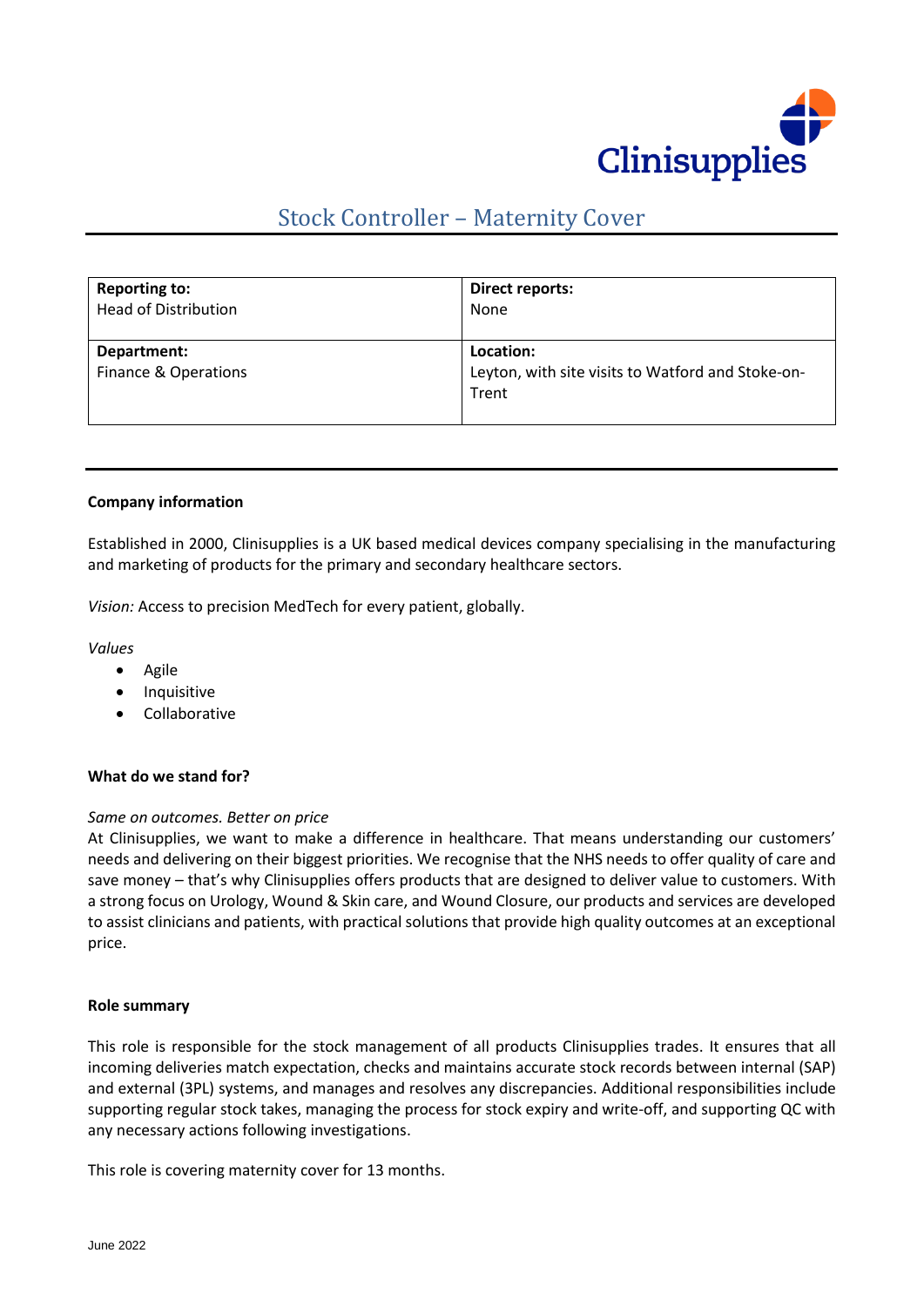## **Key responsibilities**

*The following provides an indication of the key responsibilities involved in this role but is not intended to be an exhaustive list of all duties that you may be required to do.*

## *Goods in*

- Check inbound goods against paperwork and clear necessary paperwork for release of stock to sale within agreed timescales as per the Goods-In procedure. Release stock once approve by RA & QC.
- Ensure goods-in are booked in accurately into all systems and ensure records between internal and external systems (e.g., 3PL systems and SAP) match.
- Identify and resolve any paperwork discrepancies with the inbound stock, informing the Buyer and Accounts Payable, and take any appropriate remedial action.
- Manage inbound and outbound stock discrepancies between systems with 3PL provider and make necessary stock adjustments where required. Report unusual discrepancies.

## *Inventory management*

- Produce a monthly report that details all discrepancies found in the last month and highlights any trends.
- Work with QC to ensure any quarantined stock is checked and reported monthly.
- Produce a monthly report that highlights short-shelf life and expired stock, highlighting and agreeing necessary actions with internal stakeholders.
- Manage and coordinate replenishment/transfers of stock between warehouses, optimizing shelf space and costs of delivery. Identify and resolve any discrepancies.
- Work with internal stakeholders to support activities such as recalls, returns and replacements with inventory in SAP.
- Organise and manage the stock-take process. Produce report detailing accuracy and reviewing any discrepancies, root cause analysis and manage solution implementation with 3PL provider.
- Work with warehouse team to produce monthly inventory reports that demonstrate optimal location/layout of warehouse to create efficiencies with goods in/out.

## *Processes and procedures*

- Ensure all activities carried out follow the stock control SOP and that in all cases, accurate records are maintained. Regularly review the stock control procedure to identify opportunities to improve or create efficiencies within the procedure.
- Work closely with procurement, quality, and customer services, to support process improvement and create efficiencies and cost savings throughout the supply chain.
- Be on-hand to respond to internal enquiries regarding stock management.

In all tasks and responsibilities, accurate records should always be maintained.

## **Skills and experience required:**

## *Experience*

- Experience in stock control ideally with ERP systems experience (e.g. SAP, Oracle, etc.)
- Healthcare industry experience is an advantage.
- Excellent Microsoft Office skills.